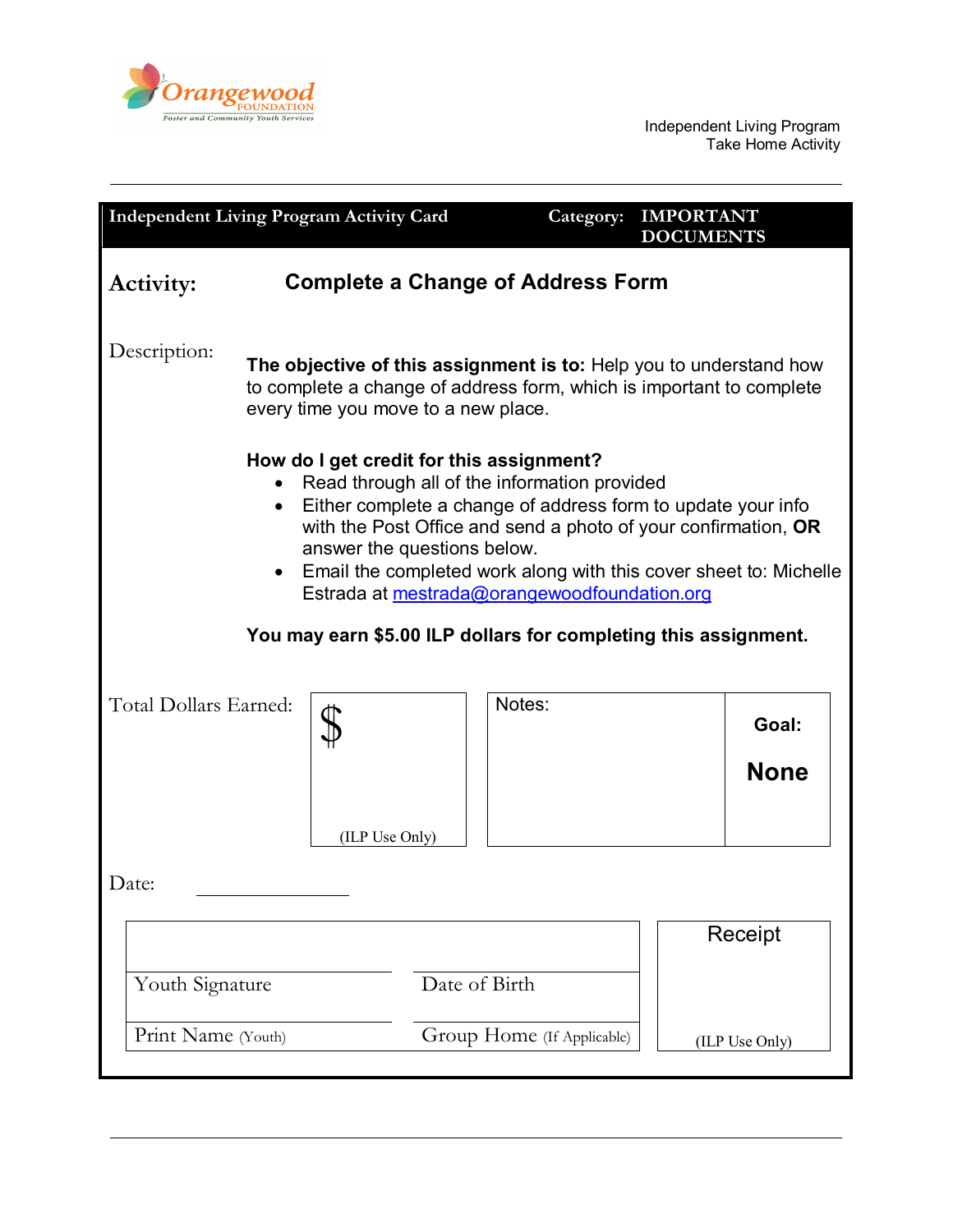

Independent Living Program Take Home Activity

## **Complete a Change of Address Form**

## **United States Postal Service**

To find a local Post Office Branch: Visit: [www.usps.com](http://www.usps.com/) Call: 1-800-ASK-USPS

Are you moving or want to rent a post office box? Learn the steps to change your address to continue receiving mail or reserve a box at your local post office.

How to Change Your Address with the Postal Service

To let the post office know you are going to change your address and want your mail forwarded to your new location, you have two options:

- Go to [USPS.com/move](https://moversguide.usps.com/) to change your address online.
	- $\circ$  This is the fastest and easiest way, and you immediately get an email confirming the change.
	- $\circ$  There is a \$1 charge to change your address online. You will need a credit or debit card and a valid email address. The \$1 charge to your card is an identity verification fee to prevent fraud and make sure you're the one making the change.
	- o Warning: You don't need to pay a separate company to change your address. Scammers may charge \$40 or more to do what you can do for just \$1 using the [moving section of the official USPS.com](https://moversguide.usps.com/mgo/whos-moving)  [website.](https://moversguide.usps.com/mgo/whos-moving)
- Go to your [local post office](https://tools.usps.com/go/POLocatorAction_input) and request a Mover's Guide packet.
	- $\circ$  Inside the packet is PS Form 3575. Fill out this change of address form and give it to a postal worker behind the counter or drop it into the letter mail slot inside the post office.
	- $\circ$  You should receive a confirmation letter at your new address in five business days.